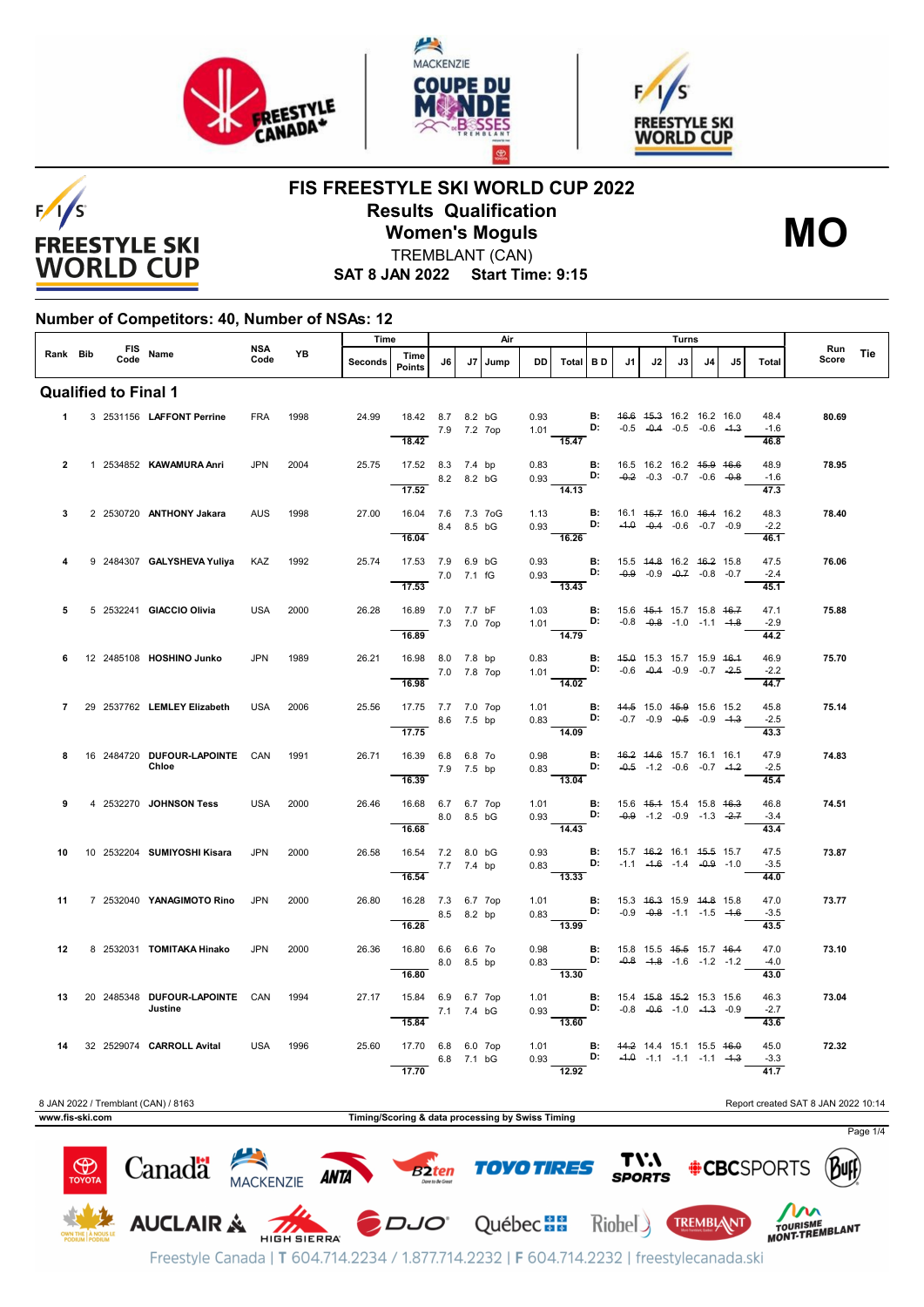

 $F/1/S$ 

**FREESTYLE SKI WORLD CUP** 

![](_page_1_Picture_1.jpeg)

![](_page_1_Picture_2.jpeg)

## **FIS FREESTYLE SKI WORLD CUP 2022 Results Qualification Women's Moguls**

![](_page_1_Picture_4.jpeg)

TREMBLANT (CAN)

**SAT 8 JAN 2022 Start Time: 9:15**

|          |                      |                                               | <b>NSA</b> | Air<br>Time |         |                                         |            |                  |      |              |                                                             | Turns            |                                                                          |                                                                           | Run |    |    |                                |       |     |
|----------|----------------------|-----------------------------------------------|------------|-------------|---------|-----------------------------------------|------------|------------------|------|--------------|-------------------------------------------------------------|------------------|--------------------------------------------------------------------------|---------------------------------------------------------------------------|-----|----|----|--------------------------------|-------|-----|
| Rank Bib | <b>FIS</b><br>Code   | Name                                          | Code       | YB          | Seconds | Time<br><b>Points</b>                   | J6         | J7               | Jump | DD           | Total BD                                                    |                  | J1                                                                       | J2                                                                        | J3  | J4 | J5 | <b>Total</b>                   | Score | Tie |
| 15       |                      | 14 2533488 NAKAO Haruka                       | <b>JPN</b> | 2001        | 28.26   | 14.55                                   | 7.4 7.7 bG | 8.0 8.3 IG       |      | 0.93<br>0.94 |                                                             | <b>B:</b><br>D:  |                                                                          | 45.8 15.3 15.6 15.2 45.2<br>$-0.7$ $-1.2$ $-4.5$ $-1.2$ $-0.8$            |     |    |    | 46.1<br>$-3.2$                 | 72.13 |     |
| 16       |                      | 6 2484416 COX Britteny                        | <b>AUS</b> | 1994        | 26.84   | 14.55<br>16.23 7.1 7.1 bG<br>16.23      |            | 7.5 7.3 bp       |      | 0.93<br>0.83 | 14.68<br>$\overline{12.73}$                                 | <b>B:</b><br>D:  |                                                                          | 14.8 14.9 46.4 44.8 15.3<br>$-0.4$ $-0.8$ $-0.2$ $-4.0$ $-0.8$            |     |    |    | 42.9<br>45.0<br>$-2.0$<br>43.0 | 71.96 |     |
|          | <b>Not Qualified</b> |                                               |            |             |         |                                         |            |                  |      |              |                                                             |                  |                                                                          |                                                                           |     |    |    |                                |       |     |
|          |                      | 17    17    2533204    SCHWINGHAMMER<br>Maia  | CAN        | 2001        | 27.41   | 15.56 7.0 7.0 bT                        |            | 7.7 7.7 fT       |      | 0.80         | <b>B:</b> 15.1 14.7 4 <del>5.6</del> 44.5 15.4<br>$0.84$ D: |                  |                                                                          | $-0.4$ $-0.8$ $-0.5$ $-0.7$ $-0.4$                                        |     |    |    | 45.2<br>$-1.6$                 | 71.22 |     |
|          |                      |                                               |            | 2000        |         | 15.56                                   |            |                  |      | 1.01         | 12.06                                                       | <b>B:</b>        | 14.9 15.0 44.9 15.1 45.9                                                 |                                                                           |     |    |    | 43.6<br>45.0                   | 70.92 |     |
| 18       |                      | 13 2531523 BROWN Berkley                      | CAN        |             | 27.32   | 15.66 6.7 6.3 7op<br>15.66              |            | 8.0 8.2 fT       |      | 0.84         | D:<br>$-13.36$                                              |                  |                                                                          | $-0.9$ $-4.6$ $-1.2$ $-1.0$ $-0.3$                                        |     |    |    | $-3.1$<br>41.9                 |       |     |
| 19       |                      | 15 2535385 GORODKO<br>Anastassiya             | KAZ        | 2005        | 26.83   | 16.24 5.6 5.8 7op<br>16.24              |            | 6.1 7.2 bG       |      | 1.01         | 0.93 D: $-0.8$ -1.2 $-0.7$ -1.0 -1.9<br>$\frac{1}{11.93}$   |                  | <b>B:</b> 14.4 15.1 <del>15.9</del> 15.5 <del>14.0</del>                 |                                                                           |     |    |    | 45.0<br>$-3.0$<br>42.0         | 70.17 |     |
| 20       |                      | 23 2532509 WEESE Sophie                       | <b>GER</b> | 1999        | 25.85   | 17.40 6.1 6.4 bp<br>17.40               | 6.9        | 6.9 bG           |      | 0.83<br>0.93 | D:<br>$\frac{1}{11.59}$                                     | <b>B:</b>        | 13.7 14.9 <del>13.5</del> <del>15.6</del> 14.2                           | $-0.9$ $-1.0$ $-1.4$ $-1.2$ $-1.8$                                        |     |    |    | 42.8<br>$-3.6$<br>39.2         | 68.19 |     |
| 21       |                      | 24 2529730 ASH Sophie                         | <b>AUS</b> | 1996        | 28.03   | 14.82 6.0 5.6 bG<br>8.1 8.2 bT<br>14.82 |            |                  |      | 0.93         | 0.80 <b>D:</b> $-0.9$ $-4.6$ $-0.8$ $-1.5$ $-1.0$<br>11.91  |                  | <b>B:</b> 45.2 14.6 44.0 14.6 14.4                                       |                                                                           |     |    |    | 43.6<br>$-3.4$<br>40.2         | 66.93 |     |
| 22       |                      | 27 2531811 DESMARAIS-GILBERT CAN<br>Laurianne |            | 1997        | 26.99   | 16.05 6.0<br>16.05                      | 5.8        | 5.9 bG<br>6.8 bp |      | 0.93<br>0.83 | D:<br>$\frac{10.75}{ }$                                     | <b>B:</b>        |                                                                          | 14.4 14.2 44.4 14.8 45.3<br>$-0.6$ $-2.0$ $-1.2$ $-1.1$ $-1.4$            |     |    |    | 43.4<br>$-3.7$<br>39.7         | 66.50 |     |
| 23       |                      | 35 2532819 WEESE Hanna                        | <b>GER</b> | 2001        | 27.25   | 15.75 7.2 7.5 bG<br>15.75               |            | 6.8 6.8 bp       |      | 0.93         | $\overline{12.47}$                                          | <b>B:</b>        |                                                                          | 13.7 14.4 13.4 14.2 15.5                                                  |     |    |    | 42.3<br>$-4.3$<br>38.0         | 66.22 |     |
| 24       |                      | 26 2530539 GERKEN SCHOFIELD GBR<br>Leonie     |            | 1998        | 28.30   | 14.50 6.2 6.2 bp<br>14.50               |            | 7.0 7.2 bG       |      | 0.83<br>0.93 | 11.74                                                       | B:<br>D:         |                                                                          | 14.4 46.0 43.5 15.3 15.5<br>$-2.4$ $-4.0$ $-2.5$ $-1.5$ $-1.5$            |     |    |    | 45.2<br>$-5.4$<br>39.8         | 66.04 |     |
| 25       | 30 2527561 LI Nan    |                                               | CHN        | 1992        | 29.47   | 13.12 6.8 6.3 bp<br>13.12               | 6.9 6.7 bG |                  |      | 0.83<br>0.93 | $-11.75$                                                    | <b>B</b> :<br>D: |                                                                          | 15.1 14.6 15.1 <del>13.5 15.2</del><br>$-1.2$ $-1.2$ $-1.4$ $-1.4$ $-2.9$ |     |    |    | 44.8<br>$-3.8$<br>41.0         | 65.87 |     |
| 26       |                      | 21 2532085 AMRENOVA Ayaulym KAZ               |            | 2001        | 27.17   | 15.84 6.0 5.7 bp<br>15.84               |            | 6.1 6.3 bG       |      | 0.83<br>0.93 | 10.61                                                       | B:<br>D:         | 14.3 15.2 <del>15.5</del> 15.4 <del>13.0</del>                           | $-1.8$ $-2.4$ $-0.9$ $-2.5$ $-2.3$                                        |     |    |    | 44.9<br>$-6.5$<br>38.4         | 64.85 |     |
| 27       |                      | 19 2530540 GERKEN SCHOFIELD GBR<br>Makayla    |            | 1999        | 26.93   | 16.13 6.7 6.0 bG<br>16.13               |            | 6.5 6.3 bp       |      | 0.93<br>0.83 | D:<br>11.21                                                 |                  | <b>B:</b> 42.9 14.8 13.6 14.4 45.2                                       | $-4.5$ $-2.0$ $-2.3$ $-1.7$ $-1.8$                                        |     |    |    | 42.8<br>$-5.5$<br>37.3         | 64.64 |     |
| 28       |                      | 25 2532844 HOGG Madison                       | <b>USA</b> | 2001        | 27.48   | 15.47 6.2 6.1 bp<br>15.47               |            | 6.8 7.3 bG       |      | 0.83<br>0.93 | 11.65                                                       | D:               | <b>B:</b> 43.6 45.7 14.9 15.4 15.1<br>$-3.5$ $-2.6$ $-2.2$ $-4.4$ $-3.1$ |                                                                           |     |    |    | 45.4<br>$-7.9$<br>37.5         | 64.62 |     |

![](_page_1_Picture_8.jpeg)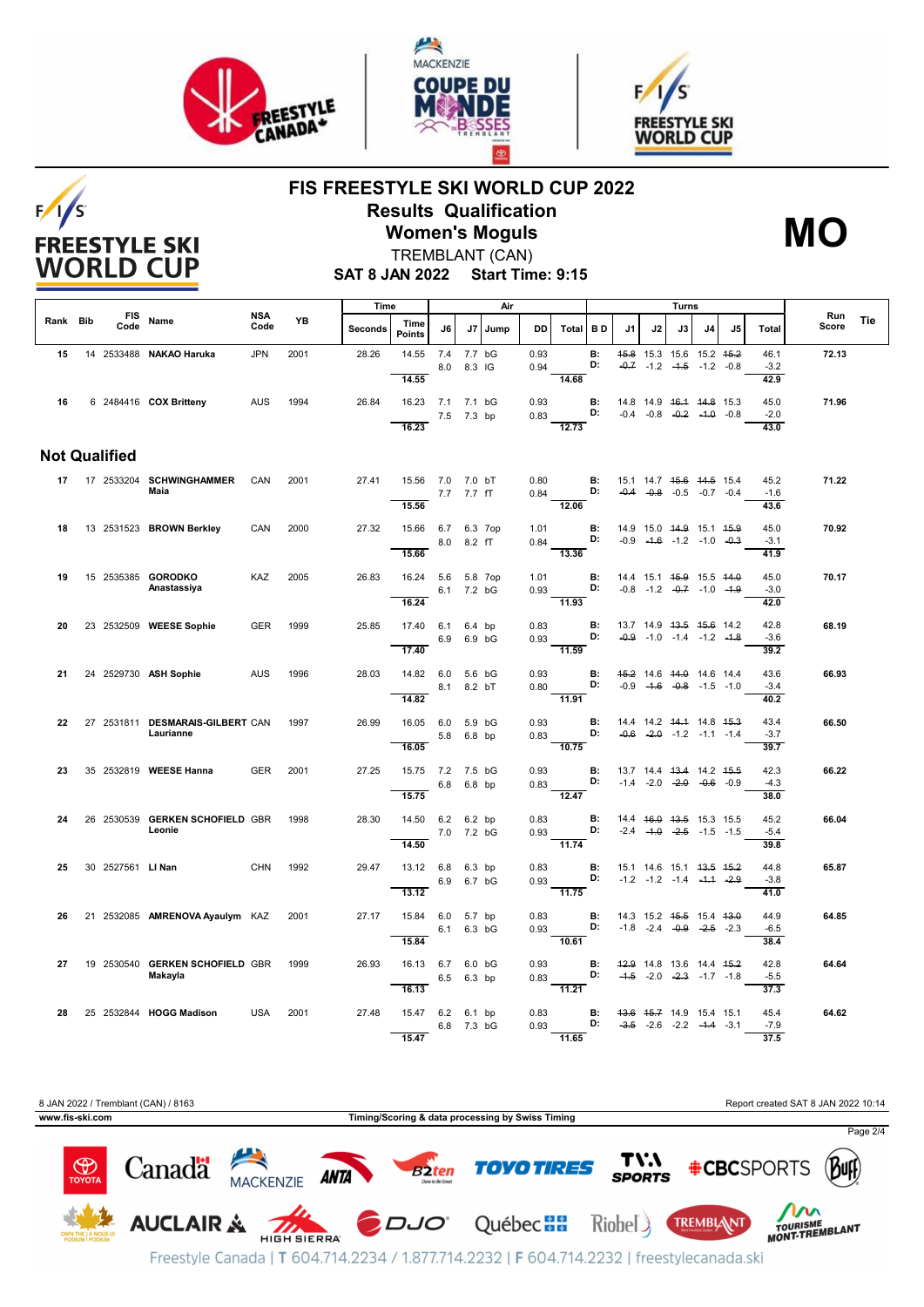![](_page_2_Picture_0.jpeg)

 $F/I/S$ 

**FREESTYLE SKI WORLD CUP** 

![](_page_2_Picture_1.jpeg)

![](_page_2_Picture_2.jpeg)

## **FIS FREESTYLE SKI WORLD CUP 2022 Results Qualification Women's Moguls**

![](_page_2_Picture_4.jpeg)

TREMBLANT (CAN)

**SAT 8 JAN 2022 Start Time: 9:15**

|          |      |                                   |                    |           | Time           |                       | Air         |                        |         |              | Turns    |                 |                                         |    |    |                                                                                      |    |                         |              |     |
|----------|------|-----------------------------------|--------------------|-----------|----------------|-----------------------|-------------|------------------------|---------|--------------|----------|-----------------|-----------------------------------------|----|----|--------------------------------------------------------------------------------------|----|-------------------------|--------------|-----|
| Rank Bib | Code | FIS Name                          | <b>NSA</b><br>Code | <b>YB</b> | <b>Seconds</b> | Time<br><b>Points</b> | J6          |                        | J7 Jump | DD           | Total BD |                 | J1                                      | J2 | J3 | J <sub>4</sub>                                                                       | J5 | Total                   | Run<br>Score | Tie |
| 29       |      | 39 2528169 GASPARINI Nicole       | SUI                | 1997      | 28.35          | 14.44                 | 6.7<br>6.1  | 5.9 bT<br>5.3 bG       |         | 0.80<br>0.93 |          | <b>B:</b><br>D: |                                         |    |    | 42.7 14.2 14.0 44.6 14.0<br>$-4.4$ $-2.1$ $-1.5$ $-1.3$ $-3.0$                       |    | 42.2<br>$-4.9$          | 62.07        |     |
| 30       |      | 40 2530274 CABROL Camille         | <b>FRA</b>         | 1997      | 27.91          | 14.44<br>14.97 7.0    |             | 6.3 bp                 |         | 0.83         | 10.33    | <b>B:</b>       |                                         |    |    | 44.0 43.2 13.7 13.8 13.7                                                             |    | 37.3<br>41.2            | 60.24        |     |
|          |      |                                   |                    |           |                | 14.97                 | 6.7         | 5.9 bG                 |         | 0.93         | 11.37    | D:              |                                         |    |    | $-3.4$ $-1.5$ $-3.0$ $-4.5$ $-2.8$                                                   |    | $-7.3$<br>33.9          |              |     |
| 31       |      | 31 2537262 CAO Tianging           | <b>CHN</b>         | 2004      | 29.08          | 13.58 7.5<br>13.58    |             | 6.5 bL<br>7.0 7.2 7op  |         | 0.82<br>1.01 | 12.91    | <b>B:</b><br>D: |                                         |    |    | 12.8 13.6 <del>12.6</del> 14.1 <del>14.7</del><br>$-3.3$ $-2.0$ $-3.2$ $-4.4$ $-4.4$ |    | 40.5<br>$-8.5$<br>32.0  | 58.49        |     |
| 32       |      | 37 2532903 WANG Jin               | <b>CHN</b>         | 1997      | 28.97          | 13.71                 | 4.1         | 5.9 <sub>1</sub>       |         | 0.81         |          | <b>B:</b><br>D: |                                         |    |    | 43.0 14.4 14.0 44.4 13.0                                                             |    | 41.4                    | 57.29        |     |
|          |      |                                   |                    |           |                | 13.71                 |             | 5.0 5.7 bp             |         | 0.83         | 8.48     |                 |                                         |    |    | $-2.4$ $-4.2$ $-1.5$ $-2.4$ $-3.4$                                                   |    | $-6.3$<br>35.1          |              |     |
| 33       |      | 33 2531939 NUNN Skyler            | <b>GBR</b>         | 1999      | 27.51          | 15.44<br>15.44        | 6.3         | $6.0$ bp<br>4.7 3.9 bG |         | 0.83<br>0.93 | 9.09     | <b>B:</b><br>D: |                                         |    |    | 42.7 45.4 14.2 14.8 13.8<br>$-4.1$ $-3.8$ $-3.9$ $-2.0$ $-5.2$                       |    | 42.8<br>$-11.8$<br>31.0 | 55.53        |     |
| 34       |      | 34 2530097 RAMSAUER Katharina AUT |                    | 1995      | 29.30          | 13.32                 | 5.9         | 5.7 bG<br>6.6 5.9 bL   |         | 0.93<br>0.82 |          | <b>B:</b><br>D: |                                         |    |    | 43.2 13.2 13.8 44.8 13.3<br>$-3.5$ $-3.4$ $-3.8$ $-4.3$ $-6.9$                       |    | 40.3<br>$-11.6$         | 52.53        |     |
| 35       |      | 38 2533011 GUAN Ziyan             | <b>CHN</b>         | 2000      | 31.93          | 13.32<br>10.21        | 6.0         | 5.7 bT                 |         | 0.80         | 10.51    | <b>B:</b>       |                                         |    |    | 42.6 13.2 13.0 43.6 13.2                                                             |    | 28.7<br>39.4            | 52.50        |     |
|          |      |                                   |                    |           |                | 10.21                 |             | 6.0 6.3 bG             |         | 0.93         | 10.39    | D:              |                                         |    |    | $-4.3$ $-2.7$ $-3.7$ $-1.4$ $-3.4$                                                   |    | $-7.5$<br>31.9          |              |     |
| 36       |      | 36 2534658 PRYIMAK Viktoriia      | <b>UKR</b>         | 2003      | 32.55          | 9.47                  | 6.3         | 6.0 S<br>6.2 6.2 bp    |         | 0.48<br>0.83 |          | <b>B:</b><br>D: |                                         |    |    | 44.2 14.0 44.5 13.2 12.8<br>$-1.8$ $-1.6$ $-4.5$ $-3.1$ $-4.2$                       |    | 40.0<br>$-6.5$          | 51.06        |     |
| 37       |      | 22 2530565 GILBERT Valerie        | CAN                | 1998      | 27.18          | 9.47<br>15.83         | 5.6 5.1 7op |                        |         | 1.01         | 8.09     | <b>B:</b>       |                                         |    |    | 14.1 45.3 44.0 14.7 14.0                                                             |    | 33.5<br>42.8            | 42.95        |     |
|          |      |                                   |                    |           |                | 15.83                 |             | 6.7 7.1 bp             |         | 0.83         | 11.12    |                 | D: $-40.4$ $-6.4$ $-9.0$ $-7.6$ $-10.2$ |    |    |                                                                                      |    | $-26.8$<br>16.0         |              |     |
| 38       |      | 28 2533012 MA Zhuoni              | <b>CHN</b>         | 1998      | 37.43          | 3.70<br>3.70          | 4.6         | 4.6 bT<br>6.6 6.0 bG   |         | 0.80<br>0.93 | 9.53     | <b>B:</b>       | D: $-40.4 - 10.8 - 10.6 - 42.6 - 11.7$  |    |    | 44.8 43.6 12.8 13.5 13.0                                                             |    | 39.3<br>$-33.1$<br>6.2  | 19.43        |     |
|          |      | 41 2535386 GRAUR Olessya          | KAZ                | 2004      |                |                       |             |                        |         |              |          |                 |                                         |    |    |                                                                                      |    |                         | <b>DNS</b>   |     |
|          |      |                                   |                    |           |                |                       |             |                        |         |              |          |                 |                                         |    |    |                                                                                      |    |                         |              |     |
|          |      | 42 2527373 HIMBURY Madii          | <b>AUS</b>         | 1994      |                |                       |             |                        |         |              |          |                 |                                         |    |    |                                                                                      |    |                         | <b>DNS</b>   |     |

![](_page_2_Picture_8.jpeg)